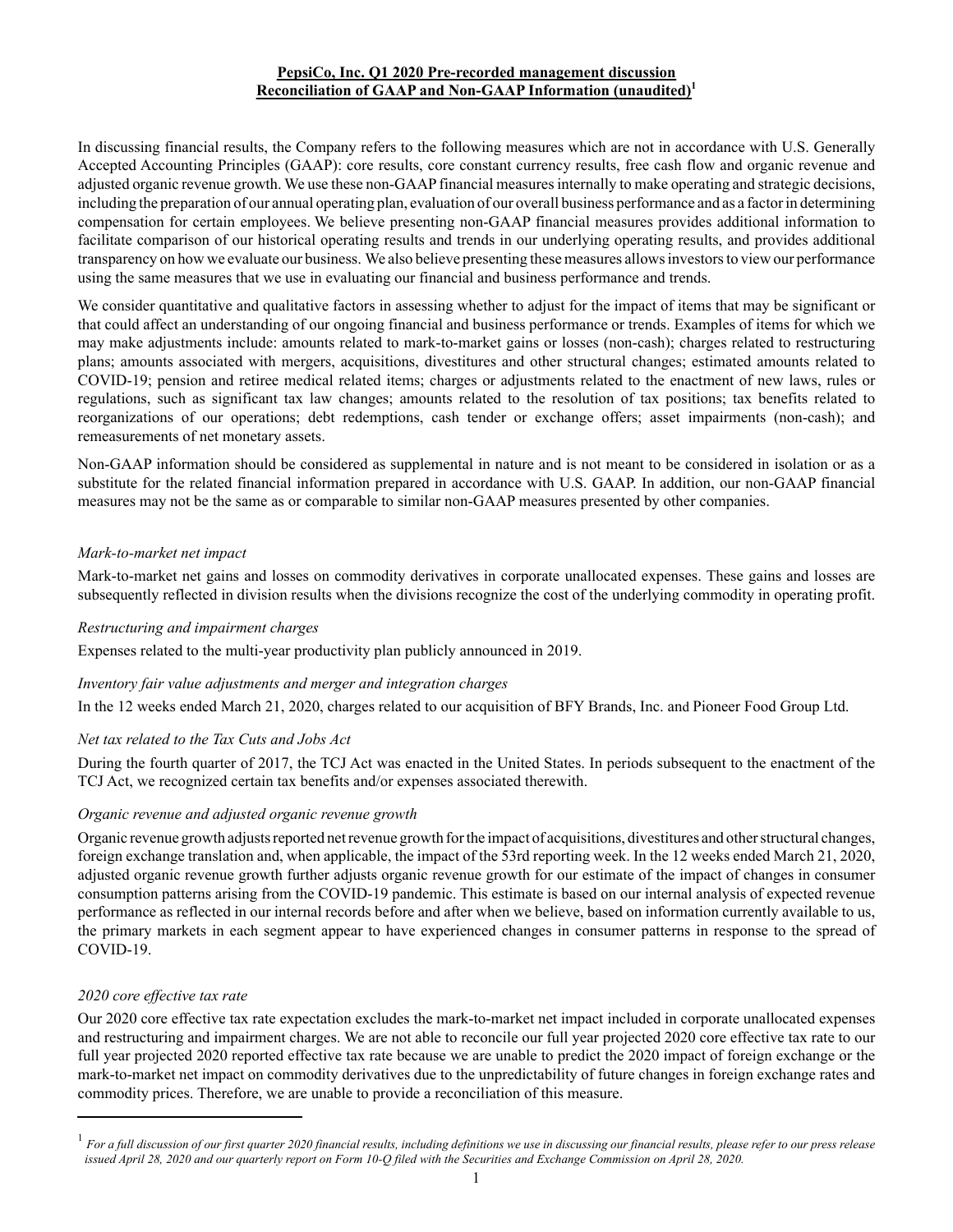#### *Second quarter 2020 organic revenue performance*

Our organic revenue performance expectation for the second quarter of 2020 excludes the impact of acquisitions, divestitures and other structural changes and foreign exchange translation. We are unable to reconcile our second quarter 2020 projected organic revenue performance to our second quarter 2020 projected reported net revenue performance because we are unable to predict the second quarter 2020 impact of foreign exchange due to the unpredictability of future changes in foreign exchange rates and because we are unable to predict the occurrence or impact of any acquisitions, divestitures or other structural changes. Therefore, we are unable to provide a reconciliation of this measure.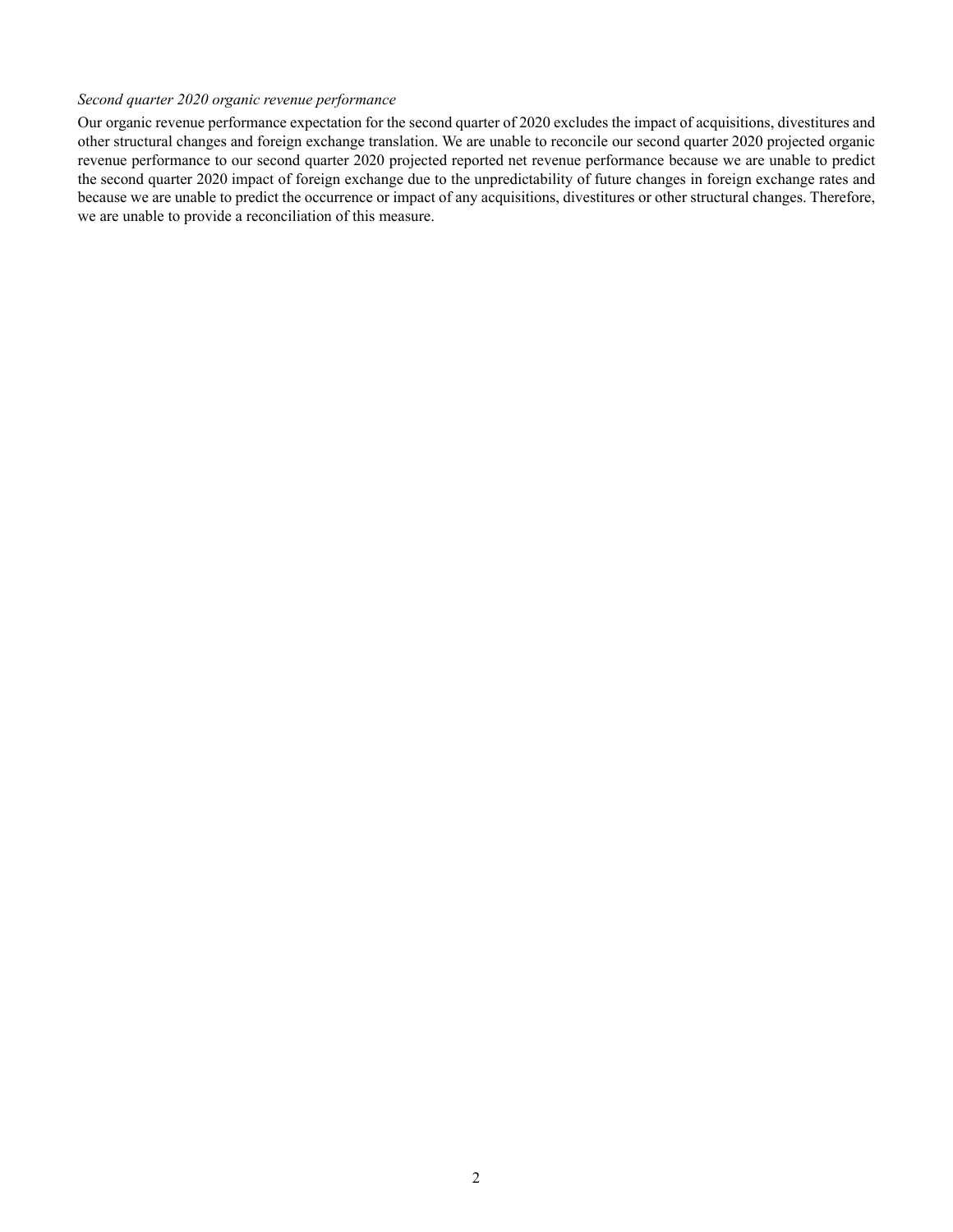#### **PepsiCo, Inc. and Subsidiaries Reconciliation of GAAP and Non-GAAP Information (unaudited)**

|                                          | 12 Weeks Ended 3/21/2020                     |                                 |                                  |                                           |  |
|------------------------------------------|----------------------------------------------|---------------------------------|----------------------------------|-------------------------------------------|--|
|                                          |                                              | Impact of                       |                                  |                                           |  |
| <b>Net Revenue Growth Reconciliation</b> | Reported %<br>Change,<br><b>GAAP</b> Measure | Foreign exchange<br>translation | Acquisitions and<br>divestitures | Organic %<br>Change, Non-<br>GAAP Measure |  |
| PepsiCo                                  | 8%                                           |                                 |                                  | 8%                                        |  |
|                                          |                                              |                                 |                                  |                                           |  |
| Developed markets                        | $HSD\%$                                      |                                 |                                  | $HSD\%$                                   |  |
| Developing and emerging markets          | $HSD\%$                                      |                                 | $LSD\%$                          | $HSD\%$                                   |  |
| Global snacks                            | $HSD\%$                                      | $LSD\%$                         |                                  | $HSD\%$                                   |  |
| Global beverages                         | $HSD\%$                                      |                                 |                                  | $HSD\%$                                   |  |

| <b>Net Revenue Growth Reconciliation</b> | Ouarter<br>Ended | Second<br>Half Ended                       |
|------------------------------------------|------------------|--------------------------------------------|
|                                          | 3/21/2020        | 12/28/2019                                 |
| Reported net revenue growth              | 8                | $\frac{0}{0}$<br>$5\frac{6}{6}$            |
| Impact of:                               |                  |                                            |
| Foreign exchange translation             |                  |                                            |
| Acquisitions and divestitures            |                  | $\left( \frac{1}{2} \right)$               |
| Organic revenue growth                   | $\mathbf{R}$     | $\frac{0}{0}$<br>$\frac{0}{0}$<br>$\Delta$ |
| Estimated impact of COVID-19             | ◠                |                                            |
| Adjusted organic revenue growth          | 5.5 $%$          |                                            |
|                                          |                  |                                            |

| 12 Weeks Ended 3/21/2020                     |           |                                                                                                                    |  |                                                                                                                     |               |                                                                                                                       |  |
|----------------------------------------------|-----------|--------------------------------------------------------------------------------------------------------------------|--|---------------------------------------------------------------------------------------------------------------------|---------------|-----------------------------------------------------------------------------------------------------------------------|--|
|                                              | Impact of |                                                                                                                    |  |                                                                                                                     |               |                                                                                                                       |  |
| Reported %<br>Change,<br><b>GAAP</b> Measure |           | Foreign<br>exchange<br>translation                                                                                 |  | Acquisitions<br>and divestitures                                                                                    |               | Organic $%$<br>Change, Non-<br><b>GAAP</b> Measure                                                                    |  |
|                                              |           |                                                                                                                    |  |                                                                                                                     |               |                                                                                                                       |  |
|                                              |           |                                                                                                                    |  |                                                                                                                     |               | DD $%$                                                                                                                |  |
|                                              |           |                                                                                                                    |  |                                                                                                                     |               | $HSD$ %                                                                                                               |  |
|                                              |           |                                                                                                                    |  |                                                                                                                     |               | MSD %                                                                                                                 |  |
|                                              |           |                                                                                                                    |  |                                                                                                                     |               |                                                                                                                       |  |
|                                              |           |                                                                                                                    |  |                                                                                                                     |               | DD $%$                                                                                                                |  |
|                                              |           |                                                                                                                    |  |                                                                                                                     | $\%$          | MSD %                                                                                                                 |  |
|                                              |           |                                                                                                                    |  |                                                                                                                     |               | $MSD$ %                                                                                                               |  |
|                                              |           |                                                                                                                    |  |                                                                                                                     |               |                                                                                                                       |  |
|                                              |           |                                                                                                                    |  |                                                                                                                     |               | DD $%$                                                                                                                |  |
|                                              |           |                                                                                                                    |  |                                                                                                                     | $\frac{0}{0}$ | DD $\%$                                                                                                               |  |
|                                              |           |                                                                                                                    |  |                                                                                                                     | $\frac{0}{0}$ | DD $%$                                                                                                                |  |
|                                              |           |                                                                                                                    |  |                                                                                                                     | $\frac{0}{0}$ | DD $%$                                                                                                                |  |
|                                              |           |                                                                                                                    |  | $\overline{\phantom{a}}$                                                                                            | $\frac{0}{0}$ | DD $%$                                                                                                                |  |
|                                              |           | DD $%$<br>$-$ %<br>$(HSD)$ %<br>DD $%$<br>$HSD$ %<br>$MSD$ %<br>$(DD)$ %<br>DD $%$<br>$HSD$ %<br>DD $%$<br>$MSD$ % |  | $(LSD)$ %<br>HSD %<br>$DD$ %<br>DD $%$<br>$(MSD)$ %<br>$LSD$ %<br>$LSD$ %<br>$(DD)$ %<br>DD $%$<br>$-$ %<br>$MSD$ % |               | $-$ %<br>$-$ %<br>$-$ %<br>$-$ %<br>$\overline{\phantom{a}}$<br>$-$ %<br>DD $%$<br>$\qquad \qquad -$<br>$\frac{1}{2}$ |  |

*Note – Certain amounts above may not sum due to rounding.*